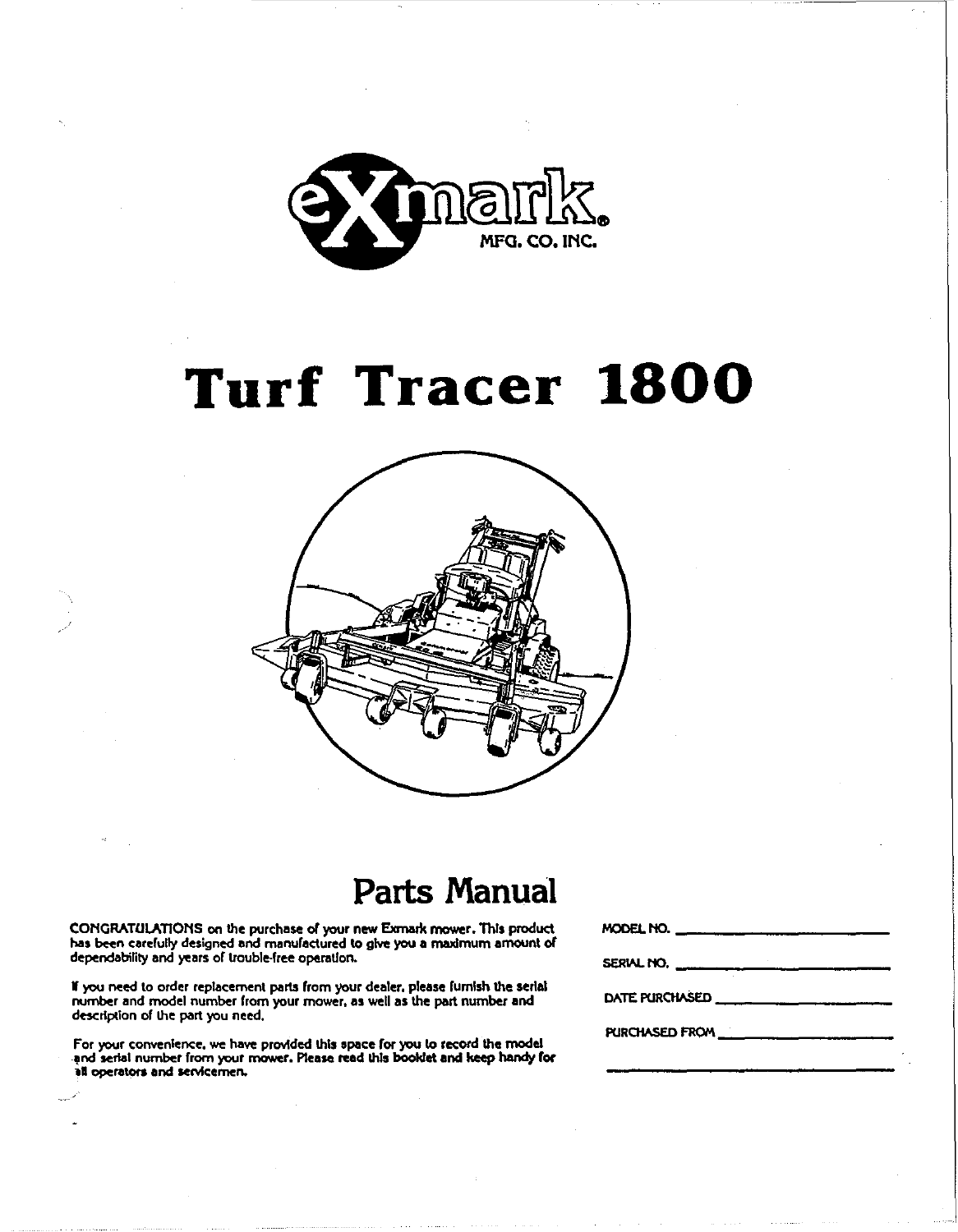

**ELECTRICAL GROUP** 

### KEY PART # OTY. DESCRIPTION KEY PART # QTY. DESCRIPTION

 $^-$ 1

| 1603479 1Battery - 12V MNFLD                | $21$ |
|---------------------------------------------|------|
| 280904028.0"Hose - Battery Mnifld.          | $22$ |
| 3603477 1Strap - Battery Hold Down          | $23$ |
| 4807512 2Bolt - $1/4 - 20 \times 3/4$ Carr. | $24$ |
| 5803037 21/4 - 20 Flat Eaton                | $25$ |
| 6809012 71/4 - 20 Whizlock Nut              | $26$ |
| 7800271 25/16 - 18 x 3/4 HHC                | 27   |
| 8809001 25/16 - 18 Whizlock Nut             | $28$ |
| 9603489 1Wire - Ground                      | $29$ |
| 10543390 1Insulator - Battery - 30          |      |
| 11543391 1Insulator - Battery + 31          |      |
| 12603488 1Wire - Positive Battery           | $32$ |
| 13603490 1Wire - Starter                    | $33$ |
|                                             | $34$ |
| 14543393 3Insulator - Solenoid +            |      |
| 15513075 1Switch 12V Solenoid               | $35$ |
| 16800251 41/4-20 x 5/8 HH Capscrew          | $36$ |
| 17603486 1Harness - Eng. Deck Wire          | 37   |
| 18603487 1Harness - Console Wire            | $38$ |
| 19816001 2Fuse - Blade 20 AMP               | $39$ |
| 20603434 1Clip - Fuse Block                 |      |

| 21                         | 800258 11/4 - 20 x 2 HH Capscrew   |
|----------------------------|------------------------------------|
|                            | 22513762 3Clip - .50" Loom         |
|                            | 23804255 11/4-20 Nyloc Hex Nut     |
| 24543286 1Grommet          |                                    |
|                            | 25543386 1Boot - Toggle, Switch    |
|                            | 26543388 1Guard - Switch, Toggle   |
| 27543387 1Switch - Toggle  |                                    |
|                            | 28513374 1Meter, Engine Hours      |
| 29803034 19/16 - 18 Palnut |                                    |
|                            | 30303372 1 Operator Control Switch |
|                            | 31603491 1Wire - Ground OPC        |
|                            | 32513579 1Module, Safety Interlock |
|                            | 33800254 11/4-20 x 1 HH Capscrew   |
|                            | 34513194 1Switch - Ignition        |
|                            | 35603105 1Cover - Debris Battery   |
|                            | 36805256 21/4 Std. Flat Washer     |
|                            | 37803038 21/4 - 20 Wing Nut        |
|                            | 38303287 6Plastic Tie - Small      |
|                            | 39303282 1Neutral Start Switch     |

 $- 2 -$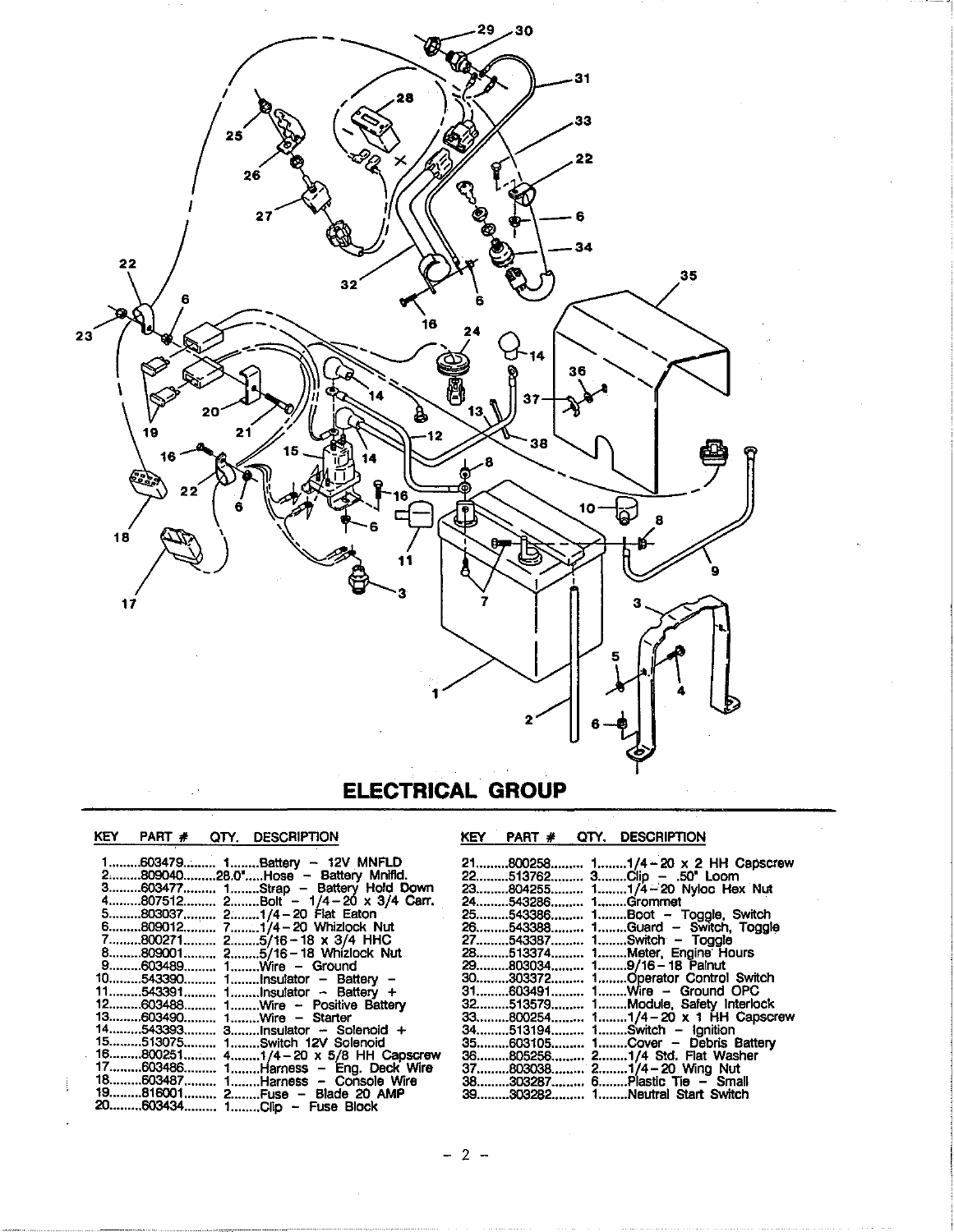

## **FUEL TANK AND FENDER GROUP**

### KEY PART # QTY. DESCRIPTION KEY PART # QTY. DESCRIPTION

| 1543364 1Tank, Gas<br>2543367 2Strap, Fuel Tank |  |
|-------------------------------------------------|--|
|                                                 |  |
| 3801061 2Machine Screw .25 - 20 x 2.5           |  |
| 4543792 2Wingnut - Nyloc 1/4                    |  |
| 5303315 4Gas Tank Pad                           |  |
| 6543365 1Cap - Fuel Tank Gauge                  |  |
| 7513645 1Bushing, Fuel Valve                    |  |
| 8513646 1Valve, Fuel Shut-Off.                  |  |

|  | 9303077 2Clamp - Gas Line          |
|--|------------------------------------|
|  | 10603508 1Gas Line Hose 9.5"       |
|  | 11602473 1Fndr. Weld - Tracer L    |
|  | 12602475 1Fndr. Weld -- Tracer R   |
|  | 13603494 2Spacer -- Fender         |
|  | 14809007 8Nut - 3/8 - 16 Fing. Hex |
|  | 15303327 23/8 Disc Spring Washer   |
|  | 16800034 23/8 - 16 x 4 HH Tap      |

- 3 -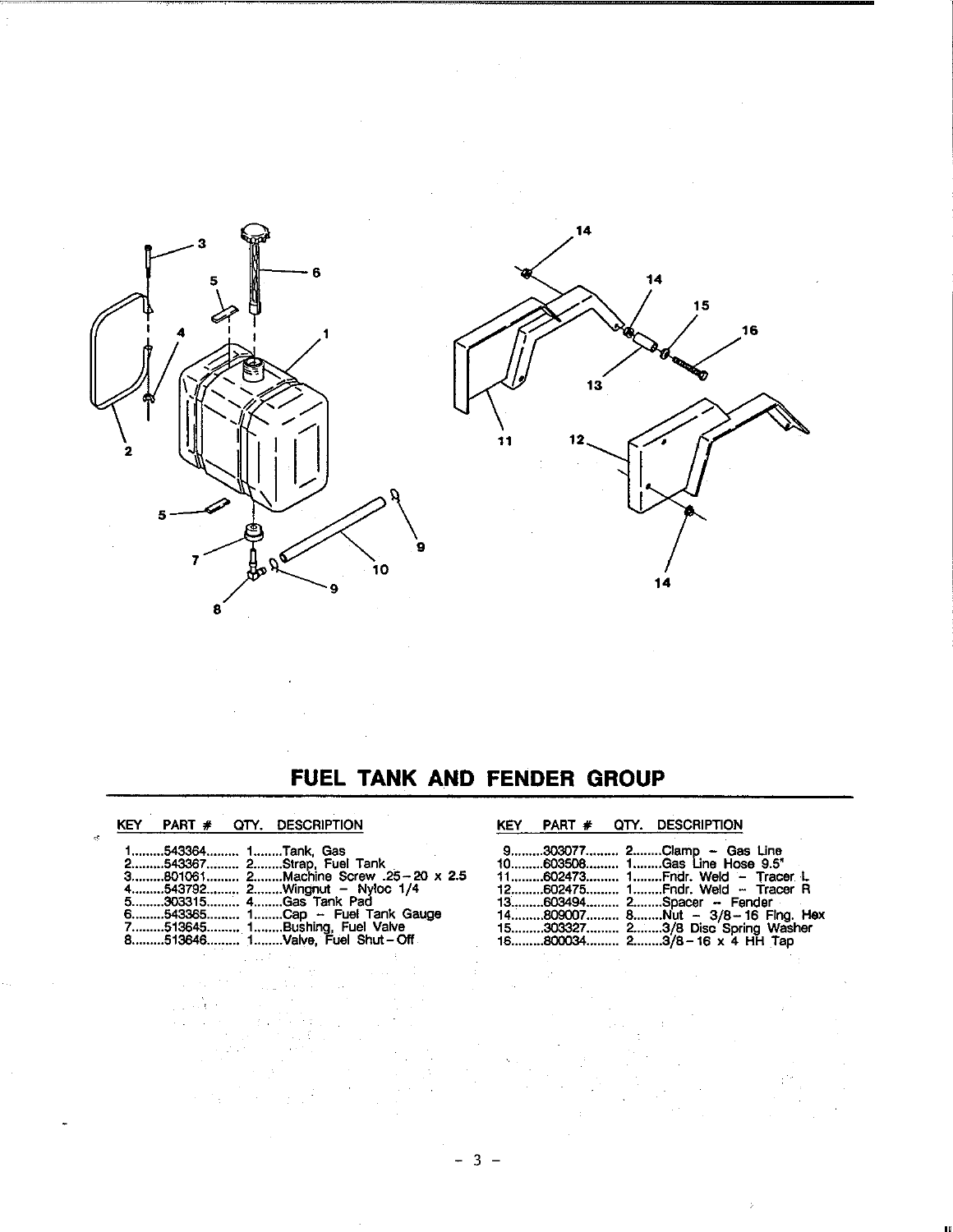

**DECALS** 

 $\sim 10^{-11}$ 

### KEY PART # QTY. DESCRIPTION

|  | ⇒ 1603351 1Decal – Turf Tracer  |
|--|---------------------------------|
|  | 2603484 1Decal - Clutch Cover L |
|  | 3603485 1Decal - Ciutch Cover R |
|  | 4543774 1Decal - Danger         |
|  | 5513739 1Ignition Decal         |
|  | 6603478 1Decal - Shifter        |
|  | 7543631 1Decal Throttle         |
|  | 8603350 1Decal - Instructional  |
|  | 9303205 1Small Exmark Label     |
|  | 10543626 1Decal - Mower Switch  |
|  |                                 |
|  |                                 |
|  |                                 |

 $\frac{1}{2}$ 

| KEY   | PART #     | <b>DESCRIPTION</b>                       |
|-------|------------|------------------------------------------|
| 13    |            | .513747 1Decal - Battery                 |
| 14. . | .543663    | - Commercial<br>Decal                    |
| 15. . | .543664.   | 60<br>.Decal<br>$\overline{\phantom{a}}$ |
| 16    | .543660    | Decal - Mower Deck                       |
|       |            | 17543659 1Decal - Discharge Warning      |
|       | 18403005 2 | Danger Label                             |
| 19    | .543782 1  | Center Exmark Stripe                     |
| 20. . |            | .543788 1Decal - Exmark Large            |
| 21.   |            | .543780 1LH Exmark Stripe                |
| 22.   |            | .303102 2Decal - Neutral Lock            |
| 23.   |            | .543781 1RH Exmark Stripe                |

 $\Delta \sim 1$  $\Delta \gg t$ 

 $-4 -$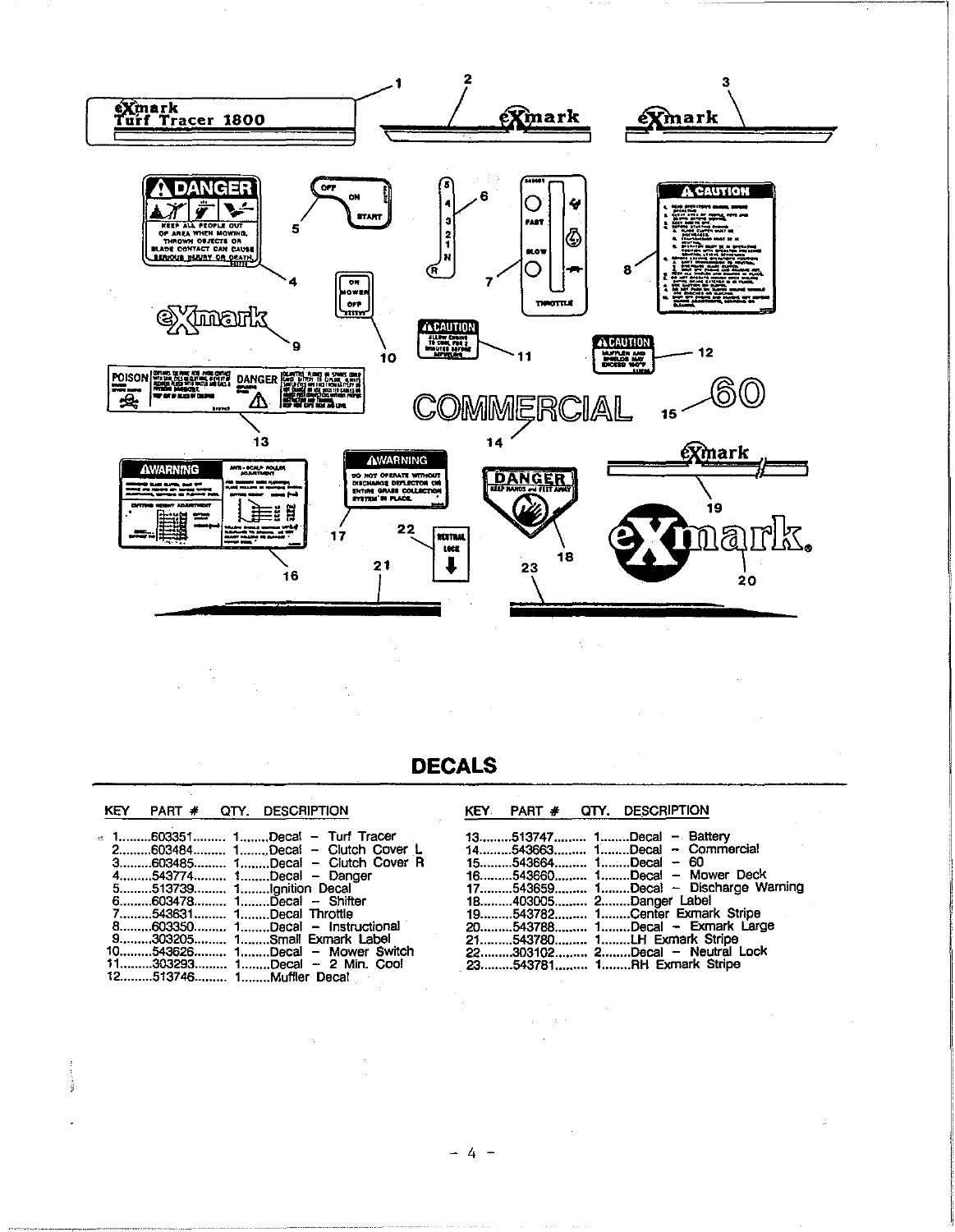

 $\mathcal{I}(\mathcal{G})$ 

 $\overline{\phantom{a}}$ 

 $\overline{v}$ 

 $\mathbf{I}$ 



37

58

 $62$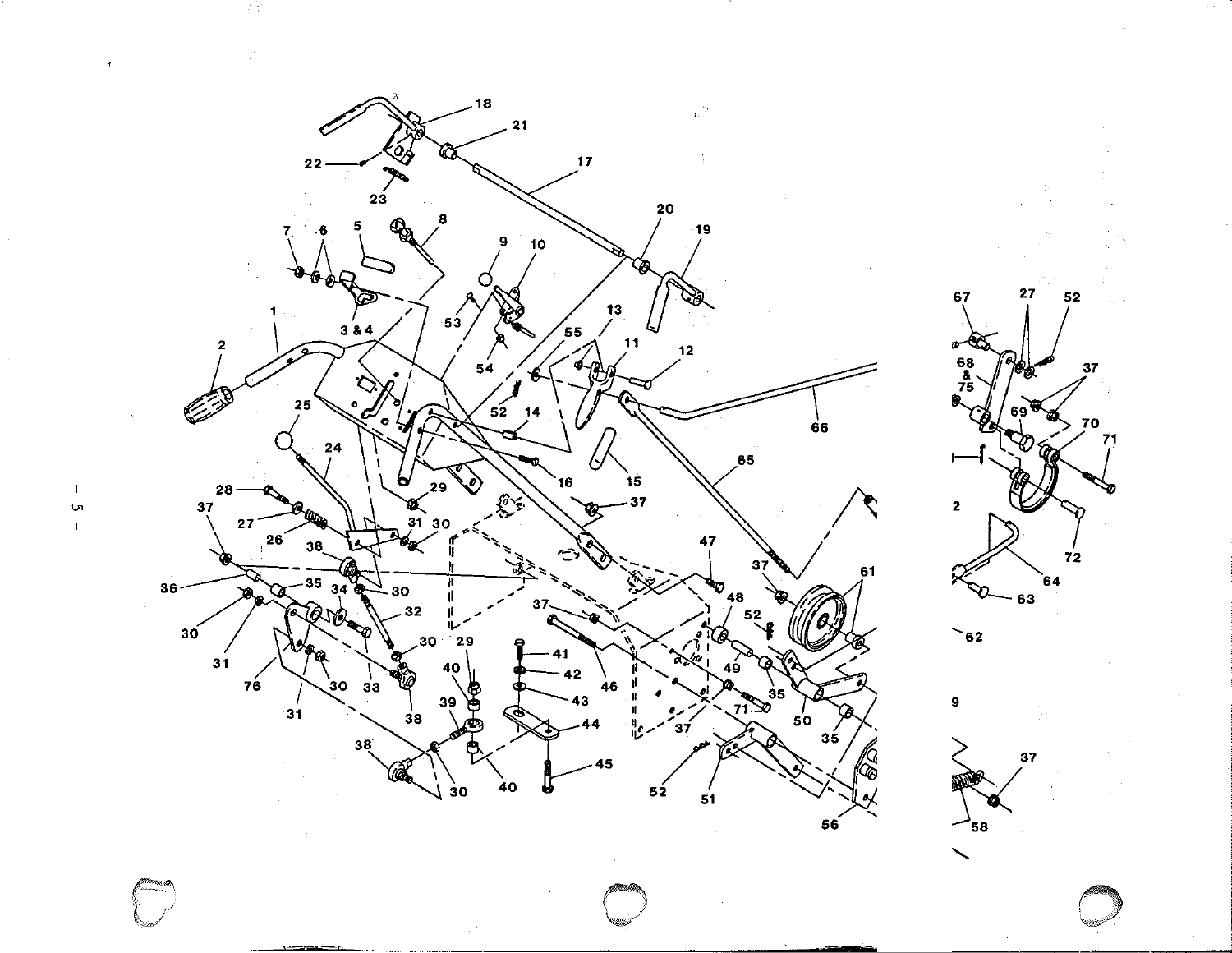$\sim$ 

### UPPER HANDLE AND CONTROLS GROUP

### PART # **QTY. DESCRIPTION KEY**

|                       | 1602462, 1Hndi. Weld - Tracer Pnt                                                                                                   |
|-----------------------|-------------------------------------------------------------------------------------------------------------------------------------|
|                       | 2303097 2Handle Grip                                                                                                                |
|                       |                                                                                                                                     |
|                       | 3303301 1Dr. Lever Latch - Left<br>4303302 1Dr. Lever Latch - Right                                                                 |
|                       |                                                                                                                                     |
|                       | (Not Shown)<br>5303019 2Latch Grip                                                                                                  |
|                       | 6303435 4Washer - 1/4 Disc. Sprg.                                                                                                   |
|                       | 7803011 2 1/4 - 20 Torque Nut                                                                                                       |
|                       |                                                                                                                                     |
|                       |                                                                                                                                     |
|                       |                                                                                                                                     |
|                       |                                                                                                                                     |
|                       | 12808250 23/16 x 1-3/4 Clevis Pin<br>13803001 23/16 Palnut                                                                          |
|                       |                                                                                                                                     |
|                       | 14806340 25/16 x 1 Rollpin                                                                                                          |
|                       | 15303021 2Grip (Drive Lever)                                                                                                        |
|                       |                                                                                                                                     |
|                       |                                                                                                                                     |
|                       |                                                                                                                                     |
|                       |                                                                                                                                     |
|                       |                                                                                                                                     |
|                       | 21303369 1Bushing - Flanged                                                                                                         |
|                       |                                                                                                                                     |
|                       |                                                                                                                                     |
|                       |                                                                                                                                     |
|                       |                                                                                                                                     |
|                       |                                                                                                                                     |
|                       |                                                                                                                                     |
|                       |                                                                                                                                     |
|                       | 29804256 25/16-18 Nyloc Hx Nut                                                                                                      |
|                       | 30804521 6Nut - 5/16 - 24 Hex                                                                                                       |
|                       | 31805005 25/16 Heavy Spg. Lockwasher                                                                                                |
|                       | 32603436 1Rod - Trans SHift Pitd                                                                                                    |
|                       |                                                                                                                                     |
|                       |                                                                                                                                     |
|                       |                                                                                                                                     |
|                       | 33800295 13/8 – 16 x 1 – 3/4 Capscrew<br>34805259 1Washer, Flat 3/8<br>35513034 9Bearing Pivot<br>36603369 1Bushing 3/8 x 5/8<br>37 |
|                       |                                                                                                                                     |
| 38513132 3Joint, Ball |                                                                                                                                     |
|                       | 39 603372 1 Ball Joint 5/16 Male                                                                                                    |

 $\mathcal{H}_{\mathrm{eff}}^{(2)}$ 

| KEY | PART #        | QTY. | <b>DESC</b>                 |
|-----|---------------|------|-----------------------------|
|     | 40603500      |      | 2Spac                       |
|     | 41800504      |      | $1$ $1/4$                   |
|     | 42805004      |      | $1$ $1/4$                   |
|     | 43805256      |      | 1174                        |
|     | 44603460      |      | 1Leve                       |
|     | 45800276      |      | 25/16                       |
|     | 46800307      |      |                             |
|     | 47800292      |      | 4Сар <del>.</del><br>416  х |
|     | 48603424      |      | 4Spac                       |
|     | 49603384      |      | 4Bush                       |
|     | 50602377      |      | 2Arm                        |
|     | 51602376      |      | 2Arm                        |
|     | 52806003      |      | 8Hairr                      |
|     | 53807513      |      | 2#10                        |
|     | 54804252      |      | 2 <del>.</del> #10∘         |
|     | 55805258      |      |                             |
|     | 56602450      |      | 25/16<br>2Pltd.             |
|     | 57603401      |      | 4Spac                       |
|     | 58603402      |      | 4Exter                      |
|     | 59800300      |      | 43/8 -                      |
|     | 60603422      |      | 4Anch                       |
|     | 61602501      |      | 4. Kit                      |
|     | 62603446      |      | 2Link ·                     |
|     | 63808280      |      | 25/16<br>2Link              |
|     | 64603444      |      |                             |
|     | 65603388      |      | 2Rod                        |
|     | 66323089      |      | 2Brak                       |
|     | 67303168      |      | 2Adiu:                      |
|     | 68602390      |      | 1Weld                       |
|     | 69603403      |      | 2Shou                       |
|     | 70603150      |      | 2Assv                       |
|     | 71800296      |      | 83/8-                       |
|     | 72603404      |      | 2Clevi                      |
|     | 73806755      |      | 2Cotte                      |
|     | 74303105      |      | 2Adjus<br>1Weld             |
|     | 75602389      |      |                             |
| 76. | <b>EN2432</b> | 1.   | 4)<br>Relie                 |

: .260<br>: Gr. 5 HHC er<br>Washer  $\mathbf{s}$ .  $-3/4$  Capscrew<br> $1-16 \times 5.5$  HH apscrew ier Pivot<br>URLL Citch<br>ULLR Citch 2 RHSN<br>c Hex Nut Sprg Anchor ar i ar<br>ing 1"<br>Hex Capscrew<br>ring<br>td Bushing  $\sim$   $\sim$ is Pin  $\overline{5}$ Actuate - Shor<br>Brk Arm RH<br> $3/8-16$ <br>Brake Band<br>H Capscrew<br> $3/8 \times 1-1/4$ <br> $12 \times 1$ ve<br>Brk Arm LH

 $\int_{1}^{\pi}$  - Shift

 $\alpha$  is a second second .

 $\mathbf{L}$ 

 $\pm$ 

 $\mathbf{I}$  $\sigma$  $\,$   $\,$   $\,$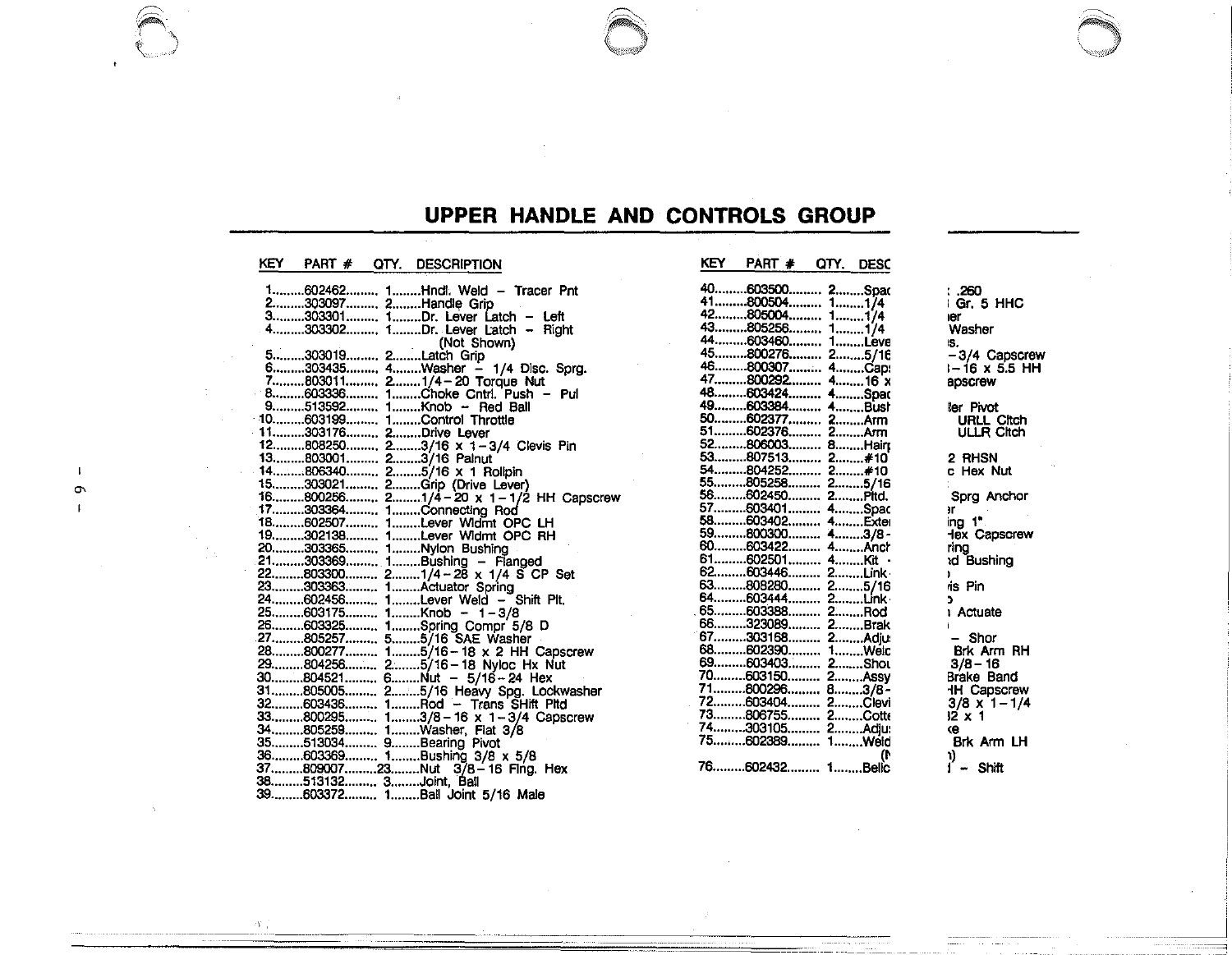



 $\ddot{\phantom{a}}$ 

 $\mathcal{A}$ 

 $\overline{\phantom{0}}$ 

 $\mathbf{I}$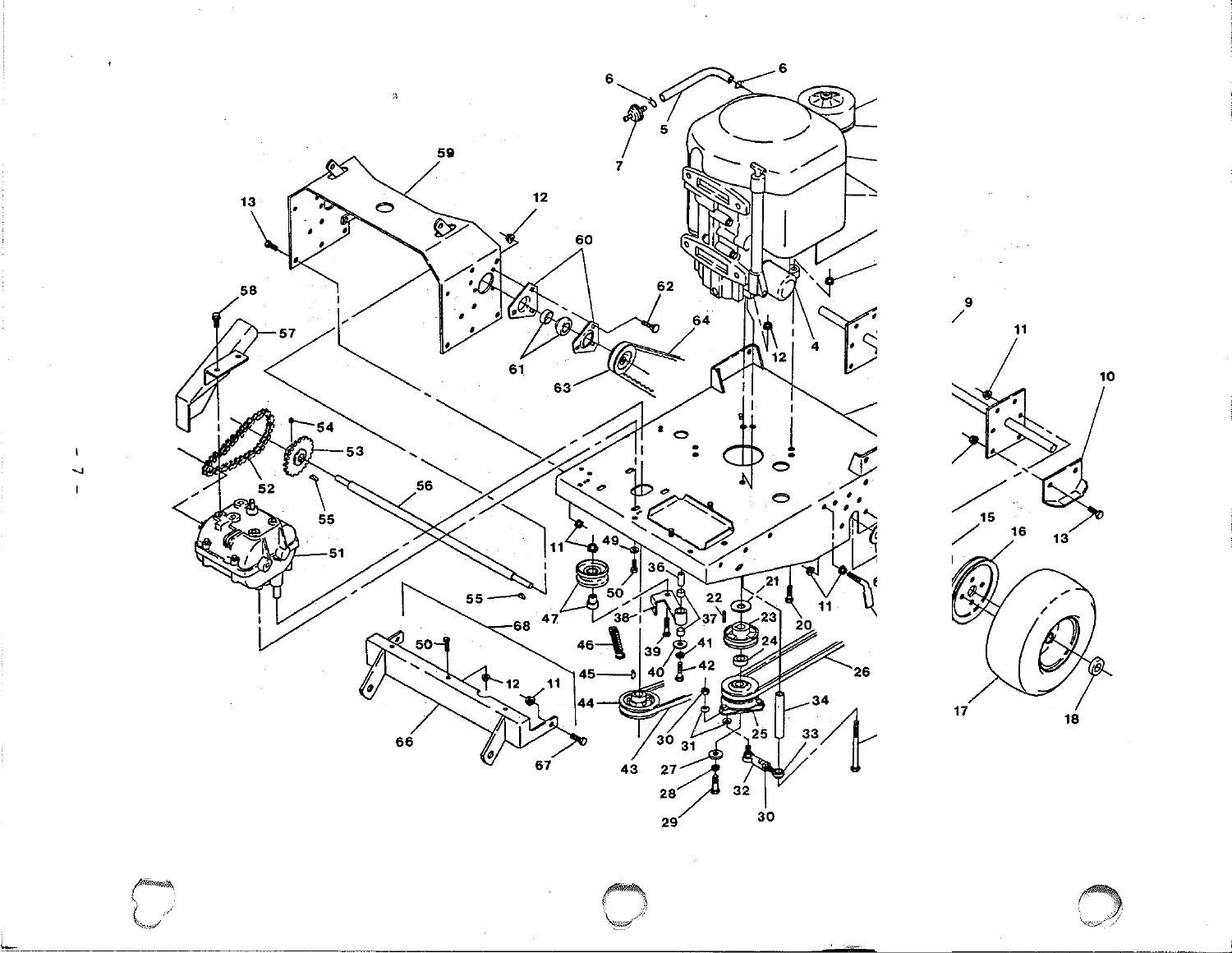### **ENGINE DECK GROUP**

 $\sim$ 

~,  $\left( \quad \right)$ '·,~--/

### KEY PART # OTY. DESCRIPTION KEY PART # OTY. DESCRIPTION

,.

 $\circ$ 

 $\sim$ 

 $\mathbf{I}$ 

 $\ell$ 

 $\chi$   $\rightarrow$ "'" ---

|                           |                     | 2  1Air Filter - Kohler                                                                    |  |
|---------------------------|---------------------|--------------------------------------------------------------------------------------------|--|
|                           |                     | No. $45 - 083 - 02$                                                                        |  |
|                           |                     | 3  1Foam Precleaner - Kohler                                                               |  |
|                           |                     | No. 45 - 083 - 01                                                                          |  |
|                           |                     | 4  1 Oil Filter - Kohler                                                                   |  |
|                           |                     | No. 52 - 050 - 02                                                                          |  |
|                           |                     | 5303426 2Gas Line Hose 15.0                                                                |  |
|                           |                     |                                                                                            |  |
|                           |                     | 6303077 2Clamp - Gas Line                                                                  |  |
|                           | 7303197 1Gas Filter |                                                                                            |  |
|                           |                     |                                                                                            |  |
|                           |                     | 8602442 1Deck Weld - Engine<br>.9602426 1Axle Weld - Trctr                                 |  |
|                           |                     | 10603087 2Skid - Shv. Protect                                                              |  |
|                           |                     |                                                                                            |  |
|                           |                     |                                                                                            |  |
|                           |                     |                                                                                            |  |
|                           |                     |                                                                                            |  |
|                           |                     | 15603083 2Drum - Brake 5 - 1/2 OD                                                          |  |
| 16603195 2Sheave 10"      |                     |                                                                                            |  |
|                           |                     | 17603082 2Tire 16 x 6.50 - 8                                                               |  |
| 18373021 21" Clamp Collar |                     |                                                                                            |  |
|                           |                     |                                                                                            |  |
|                           |                     | 19603430 2Scraper<br>20800274 35/16 NC x 1-1/4 HH Capscrew                                 |  |
|                           |                     | 21603248 1Washer - .090 x 1.06                                                             |  |
|                           |                     |                                                                                            |  |
|                           |                     | 22807270 11/4 x 1/4 x 3/4 Machine<br>23603249 1Sheave - 4.25 OD                            |  |
|                           |                     | 24543248 1Spacer, Thin Eng/Clut<br>25603463 1Clutch – Elect.<br>26603306 1Mower Drive Belt |  |
|                           |                     |                                                                                            |  |
|                           |                     |                                                                                            |  |
|                           |                     |                                                                                            |  |
| 27543610 1Washer Clutch   |                     |                                                                                            |  |
|                           |                     | 28805007 17/16 Hvy. Sprg. Lockwasher                                                       |  |
|                           |                     | 29800819 1Screw - 7/16-20 x 2-1/2                                                          |  |
|                           |                     | 30804521 2Nut - 5/16-24 Hex                                                                |  |
|                           |                     | 31303334 25/16 Disc Spr. Wshr.                                                             |  |
| 32513132 1Joint - Ball    |                     |                                                                                            |  |
|                           |                     | 33603372 1Ball Joint - 5/16 MA                                                             |  |

| <b>KEY</b> | PART #                               | QTY. | <b>DESC</b> |                    |
|------------|--------------------------------------|------|-------------|--------------------|
|            | 34603469 1Stan∈                      |      |             | lutch              |
|            | 35800282                             |      | $1$ 5/16    | Cap. 7.0           |
|            | 36603044 1Bush                       |      |             | ler Pivot          |
|            | 37513034 2Bear                       |      |             |                    |
|            | 38602458 1Arm                        |      |             | tdler              |
|            | 39807508 13/8 -                      |      |             | 1/2 Carr. Bolt     |
|            | 40373034                             |      | $1$ Was     | rot.               |
|            | 41805006 13/8                        |      |             | ng Lockwasher      |
|            | 42800298 13/8-                       |      |             | 1/2 Capscrew       |
|            | 43603295 1Belt                       |      |             | Drv. $W - 3.4$     |
|            | 44403019 1Tran                       |      |             | Pulley             |
|            | 45807009 1#9 \                       |      |             | Key                |
|            | 46323071 1Sprir                      |      |             | Speed              |
|            | 47602501 1Kit                        |      |             | 1d Bushing         |
| 48.        |                                      |      |             |                    |
|            | 48<br>49805257   45/16               |      |             | isher              |
|            |                                      |      |             | /4 HH Capscrew     |
|            | 50800271   75/16<br>51603088   1Tran |      |             | 700<br>$\sim$      |
|            | 52603297 1Chai                       |      |             | ⊧ Roller           |
|            | 53603298 1Spro                       |      |             | IOT #40            |
|            | 54805312 1Sets                       |      |             | 3–18 x 1/2         |
|            | 55807006 3#61                        |      |             | Key                |
|            | 56603264                             |      | 1Jack       | Tracer             |
|            | 57602483 1Gua                        |      |             | - Chain Ptd.       |
|            | 58809013 25/16                       |      |             | /4 Tapping         |
|            | 59602440 1Sup <sub>l</sub>           |      |             | - Tank/Hndl.       |
|            | 60513013 4Hou                        |      |             | gе                 |
|            | 61603265 2Ball                       |      |             |                    |
|            | 62807503 65/16<br>63303409 2Pulke    |      |             | /4 Bolts           |
|            |                                      |      |             | <b>Bel Drive</b>   |
|            | 64603193 2Belt                       |      |             | $h. W - 4.2$       |
|            | 65805274 21" S                       |      |             | Vasher             |
|            | 66602438 1Hitcl                      |      |             | Sulky              |
|            | 67800292  23/8 ·                     |      |             | <b>HH Capscrew</b> |
|            | 68601000 1Hitcl                      |      |             | er Sulky           |

~ <sup>i</sup> I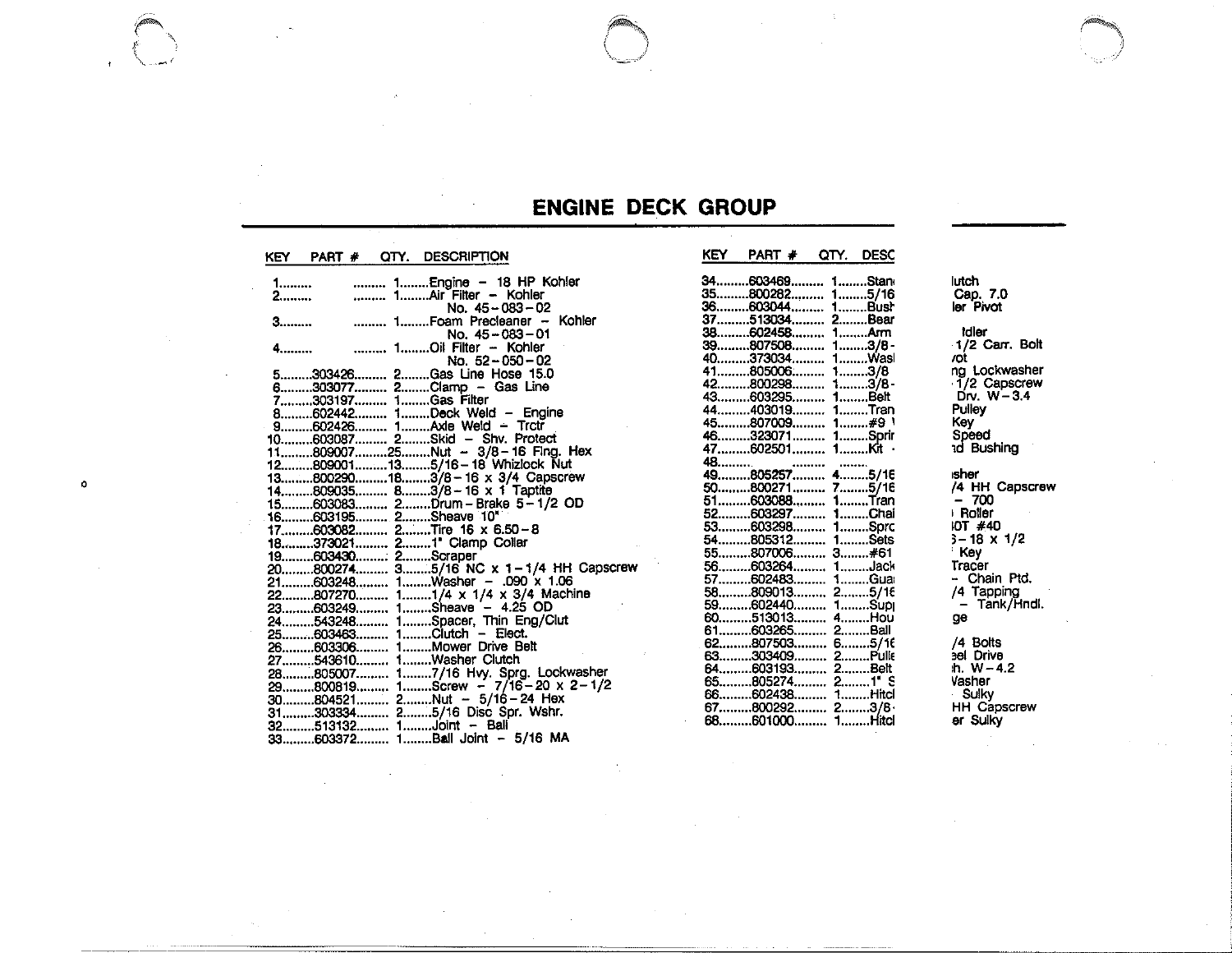

 $-9 -$ 

J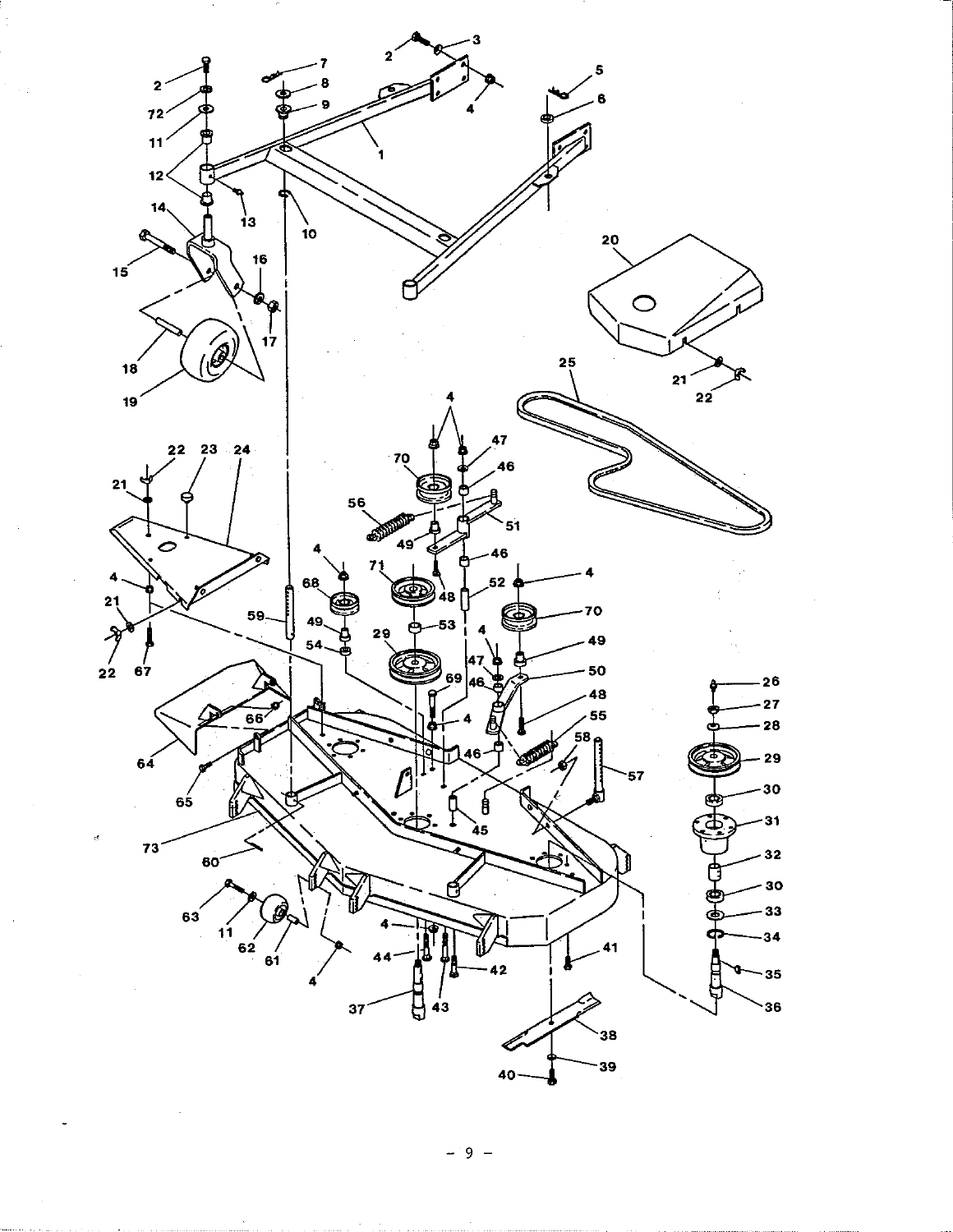### **MOWER DECK AND SUPPORT**

### KEY PART # QTY. DESCRIPTION 1.........542592......... 1........Support Wldmt, Dk,<br>2.........800292.........10........3/8 – 16 x 1 HH Capscrew 3.........303327......... 8........3/8 Disc Spring Washer<br>4.........809007.........23........3/8 – 16 Flng. Hex Nut 5 ......... 806006......... 2 ........ 5/8" Hairpin 6 ......... 303164 ......... 2 ........ Biade Driver Spacer 7 ......... 808007 ......... 2 ........ 7/8' Hairpin 8 ......... 513338 ......... 2 ........ Washer 9 ......... 513338 ......... 2 ........ Bushing, Deck Support 10 ......... 808507 ......... 2 ........ Ring, Ext. Retaining 11 ......... 373034 ......... 8 ........ Washer, Pivot 12.........303044......... 4........Flange Thrust Bearing<br>13.........811001......... 2........1/8 NPT Straight Zerk<br>14.........602233......... 2........Weld Assy – Caster Fort<br>15.........800837......... 2........Screw – 1/ 16 ......... 805008 ......... 2 ........ 1/2 Reg Spring Lockwasher 17 ......... 804509 ......... 2 ........ 1/2-13 Reg Hex Nut 18.........513547......... 2........Spacer, Front Caster<br>19.........513648......... 2........9 x 3.50−4 W & T Assy. 20.........543584......... 1........Cover, Deck Drive Belt 21 ......... 805259 ......... 10 ........ Washer, Flat - 3/8 22 ......... 543678 ......... 10 ........ Wingnut - Nylon Insert 23 ......... 513291 ......... 2 ........ Bumper, Seat 24 ......... 542568 ..•....•• 2 ........ Cover, Deck Wldmt. 25.........603045......... 1........Belt – Blade Drive<br>26.........811006......... 3........Zerk, 1/4 – 28 Strt. 27 ......... 804510 ......... 3 ........ 5/8-18 UNF Hex Nut 28 ......... 513208 ......... 3 ........ Spring, Disk 29.........513207......... 3........Sheave, Blade Drive<br>30.........303057......... 6........Bearing, Ball 305K 31 ......... 513186 ......... 3 ......•. Housing, Bearing 32. ..•.•... 513188 ......... 3 ........ Spacer, Bearing 33 ......... 513193 ......... 3 ........ Seal, Mech. Dust 34 ......... 808506 ......... 3 ........ Snap Ring, 2.59 x 08 TK 35 ......... 807006 ......... 4 ........ #61 Woodruff Key 36 ......... 803031......... 2 ......•. Splndle - Outer Blade 37 ......... 803022......... 1 ........ Spindle - Center Blade KEY PART # QTY. DESCRIPTION 38.........603283......... 3........Blade - 20.5<br>39.........513435......... 3........Washer, Spring Disc 1/2<br>40.........800531......... 3........1/2 – 20 x 1 HHCS RH 41.........809027..........18........Bolt - 3/8-16 x 3/4 Tap<br>42.........807511......... 1........Bolt - 3/8-16 x 2 Carrge. 43.........807519......... 1........Bolt – 3/8–16 x 3 RH ŠSN<br>44.........807516......... 1........Bolt – 3/8–16 x 2–1/4<br>45.........603044......... 1........Bushing – Idler Pivot 46 ......... 513034 ......... 4 ........ Bearing Pivot 47.........805260......... 2........3/8 Standard Flat Washer<br>48.........807517......... 2........Bolt - 3/8 – 16 x 1 – 3/4<br>49.........403057......... 3........Bushing - Idler Adpt. Plt. 50 ......... 802408 ......... 1.. ...... Arm Weld - Dk. Dr. Idler 51 ......... 602406 ......... 1 ........ Arm Weld - Dk. Idler Arm 52.........603384......... 1........Bushing -- Idler Pivot<br>53.........603023......... 1........Spacer -- Tube<br>54.........603050......... 1........Bushing -- Spacer Pitd. 55 ......... 603414 ......... 1.. ...... Spring - Extension 58 ......... 803413 ......... 1 ........ Spring - Extension 57 ......... 513528 ......... 2 ........ Unk, Rear Deck Support 58 ......... 803031 ......... 2 ........ 3/8-24 Torque Nut 59 ......... 600001 ......... 2 ........ Rod - Deck Support 80 ..... : ... 806331 ......... 2 ........ Roll Pin - 1/4 x 1-1/4 61 ......... 603321 ......... 6 ........ Bushing - Roller 62 ......... 603299 ......... 6 ........ Roller - Anti Scalp 63 ......... 800805 ......... 6 ........ Capscrew 3/8-16 x 3.5 G8 64 ......... 542606......... 1 ........ Chute Wldmt., Discharge 65 ......... 800273 ......... 2 ........ 5/16-18 x 1 HH Capscrew 66.........804256......... 2........5/16-18 Nyloc Hex Nut<br>67.........800031......... 2........3/8-16 x 2-3/4 HHTB<br>68.........513304......... 1........Idler, V-Belt<br>69.........800296......... 1........3/8-16 x 2 HH Capscrew 70.........403009......... 2........idler – 4" Flat<br>71.........603410......... 1........Sheave – Mower Drive<br>72.........805006......... 2........3/8 Heavy Spring Lockwasher<br>73.........602405......... 1........Weld Assy – 6

·'

 $-10 -$ 

 $\mathcal{L}^{\text{max}}_{\text{max}}$ 

 $\lambda_{\rm{eff}}$  ,  $\lambda_{\rm{eff}}$  ,  $\lambda_{\rm{eff}}$ 

 $\Delta \sim 10^{-10}$